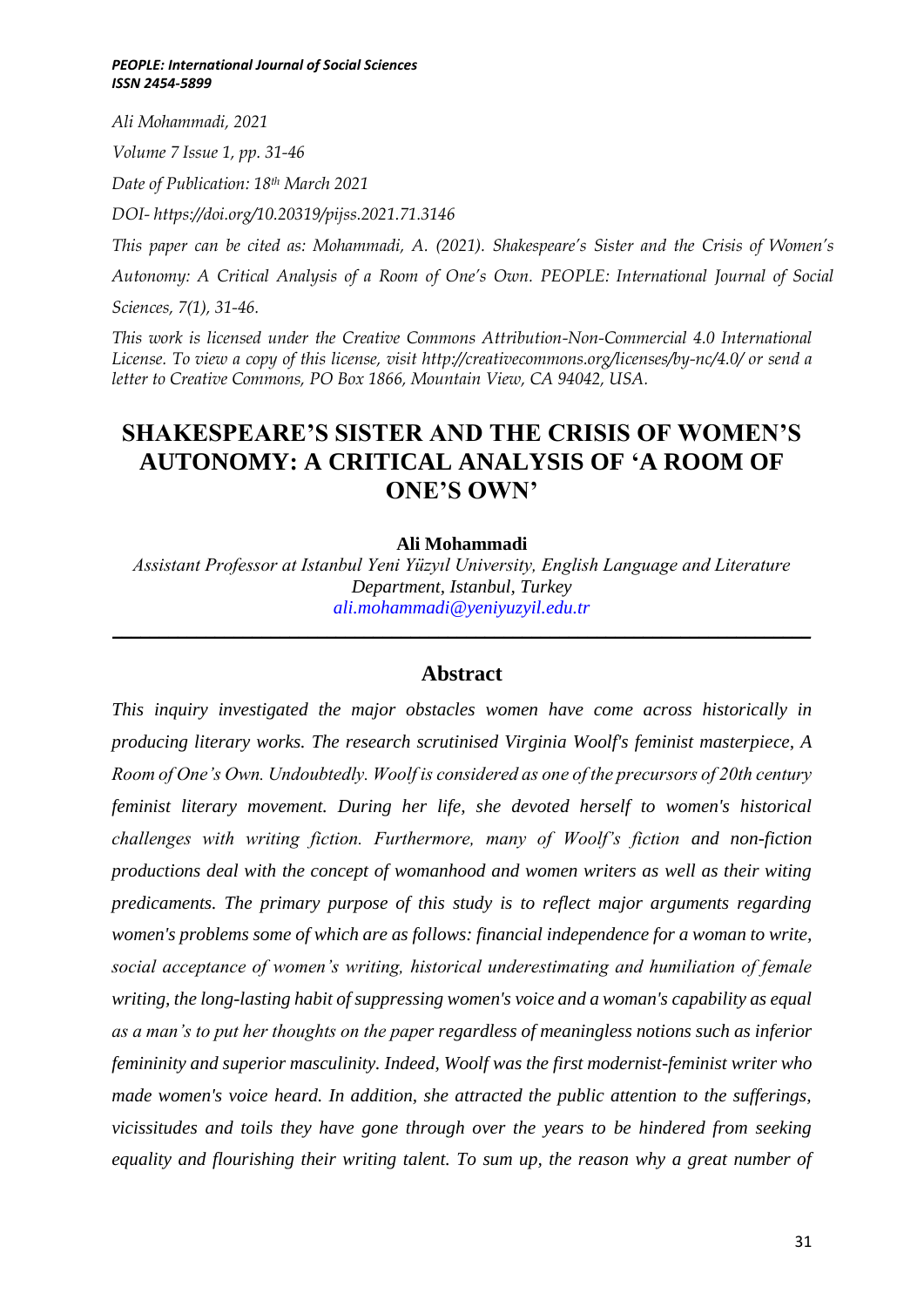*literary masterworks have been written by men is not that women were not as gifted or accomplished as their male counterparts; rather, it is due to the fact that they have always been deprived of the required economic and material facilities and privileges men were provided. Finally, it was men who permanently defined what woman and womanhood are. Therefore, however skilful they became, they still failed to express themselves in a written way, they could not gain access to education let alone be a writer and all their abilities went unnoticed.* 

### **Keywords**

Dalit Literature, Virginia Woolf, Materialist Feminism, Artistic Creation, Social Restrictions \_\_\_\_\_\_\_\_\_\_\_\_\_\_\_\_\_\_\_\_\_\_\_\_\_\_\_\_\_\_\_\_\_\_\_\_\_\_\_\_\_\_\_\_\_\_\_\_\_\_\_\_\_\_\_\_\_\_\_\_\_\_\_\_\_\_\_\_\_\_\_\_\_\_\_

### **1. Introduction**

For a woman to be able to write, she must be of a financial independence and a private room. This famous line written by the British novelist, Virginia Woolf, tackled head on the question of why men rather than women had authored a large proportion of the greatest works of literature. Writing in 1929, Woolf argued that the future of women's participation in art and literature depended on deeply entrenched ideas about their capabilities and suitable aspirations. Woolf, in her book, *A Room of One's Own*, spoke of education as the key to women's emancipation. Woolf thought education could provide women with a voice they could use to contribute to culture and sought to highlight the discrepancies between what men and women can hope to achieve in a patriarchal society.

The central idea of her essay was women have not been given the space in which to think, read and develop as intellectuals. "It is a painstaking, detailed, scholarly transcription which catalogues the industry, seriousness, and single-minded purpose with which Virginia Woolf wrote this most important of her novels. The production of this book matches the work that went into the writing of The Waves; the typography is as visually pleasing as the cover and over-all design: an incredible feat. It is a beautiful book, one that can be given the accolade of labour of love without a trace of irony" (Lippert et al., 1977, p.74).

Besides, they were excluded for centuries from participating in public life and rendered dependent on men for financial security. She noted that women have historically lacked both the material means and the legal freedom to voice their own ideas. Woolf illustrates her point by inventing a fictional female character, Shakespeare's sister, Judith. In contrast to her brother, William, Judith does not have the opportunity to go to school; nor is she encouraged in her efforts to read or write. Instead, she finds herself trapped in the home where she is actively discouraged from pursuing creative goals. Predictably, Judith never writes down her thoughts.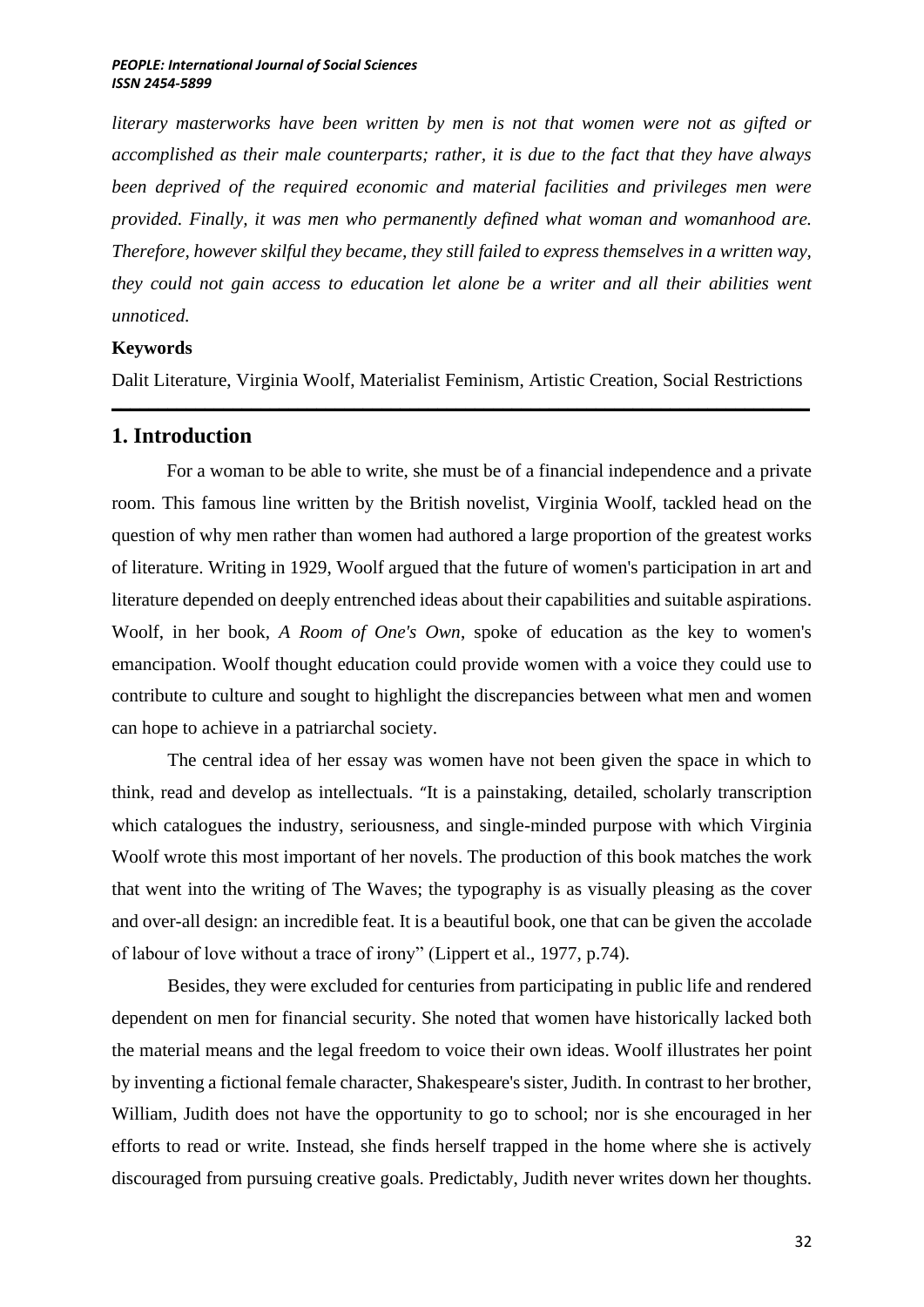So, her ideas go unexpressed to be lost in history. As proposed by Laura Lippert et al (1977), "women were generally content to accept what men wanted and demanded their sexuality to be presumably hindering the female novelist in her attempt to portray fully rounded heroines" (p.39).



**Figure 1:** *Woolf in Her Early Childhood* (Source: [https://www.aksam.com.tr/guncel/virginia-woolf-kimdir-googledan-ozel](https://www.aksam.com.tr/guncel/virginia-woolf-kimdir-googledan-ozel-virginia-woolf-doodlei/haber-701690)[virginia-woolf-doodlei/haber-701690\)](https://www.aksam.com.tr/guncel/virginia-woolf-kimdir-googledan-ozel-virginia-woolf-doodlei/haber-701690)

Woolf suggests that William Shakespeare's success was not solely the product of his talent; he was offered opportunities to explore and expand his creative calling by participating in education, public life and the chance of earning a living as a professional writer. Woolf saw all of these factors vital to Shakespeare's success. Had he been born a woman, he would not have had the opportunity to write and we as a culture, would have missed out on a great deal of poetry, plays and influence. Judith Shakespeare was created by Woolf as a metaphor. "Woolf can only imagine an unhappy ending to Judith's story. Kept from school for a life of domestic drudgery and marriage, she runs away to the London cheater, only to end up seduced, pregnant, and dead by her own hand. The truth in this fictional story, Woolf says, "is that any woman born with a great gift in the sixteenth century would certainly have gone crazed, shot herself, or ended her days in some lonely cottage outside the village, half witch, half wizard, felt red and mocked at" (Whitson, 2004, p.279).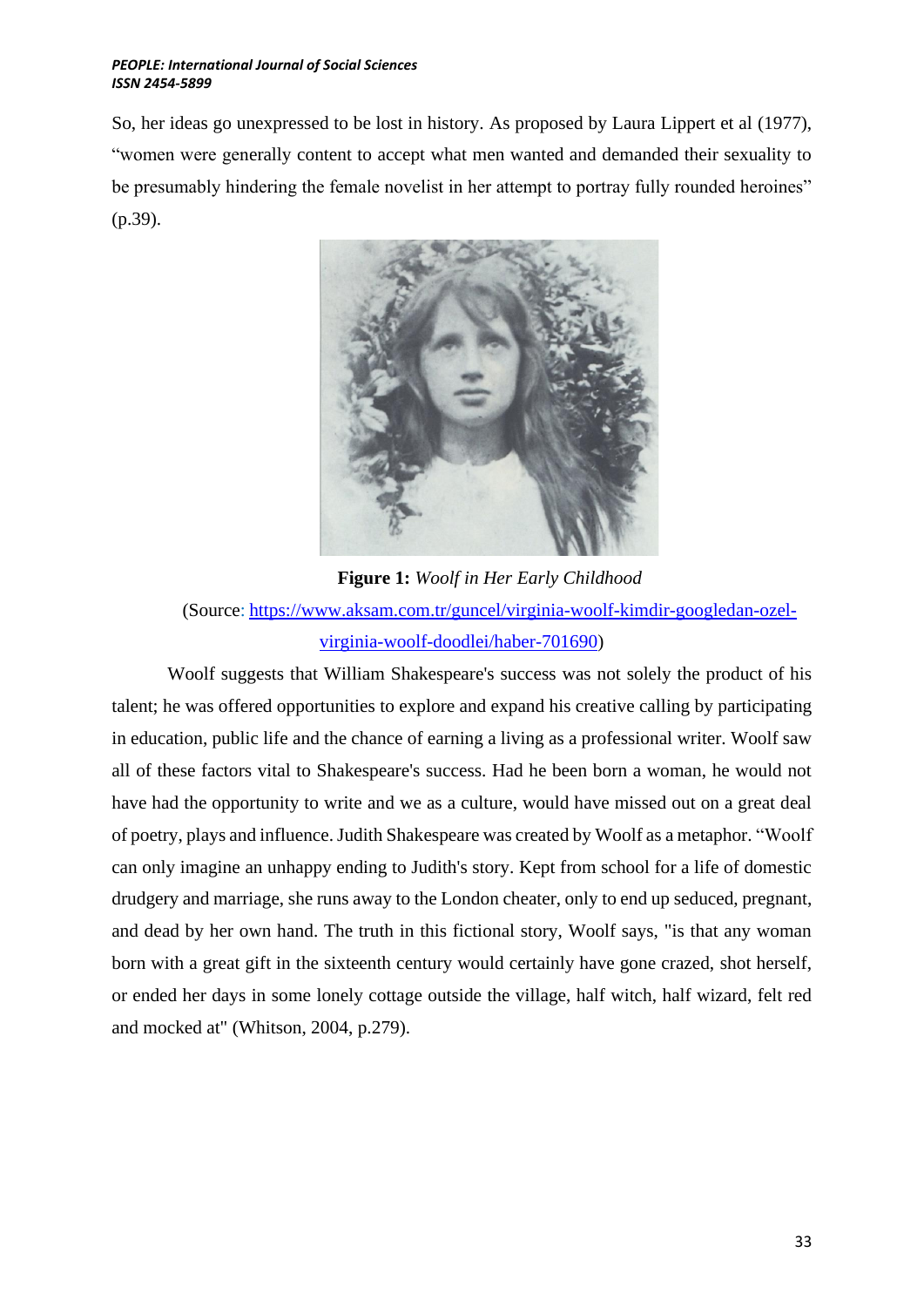

**Figure 2:** *Woolf, Her Husband and Their Social Friends* (Source:<https://ozgurlukicin.com/tarih/virginia-woolf-kimdir/> )

She shows the displacement of women from literature and the arts from public life and culture; the silencing of her character serves to remind readers of the limitations that society has historically placed on women, but we are invited to wonder how many literary greats might have been if only aspiring women writers had been granted the same chances as their male counterparts. Today, Woolf's essay is still studied as a foundational contribution to modern feminist thought.

She has written several works, including *To the Lighthouse*, *Mrs. Dalloway*, *Orlando* and most importantly *A Room of One's Own*. In this very last long essay, she tries to find an answer for a concrete question that is asked to women all the time: *If women are so gifted in literature, why is not there a woman artist as talented as Shakespeare?*



**Figure 3:** *Woolf's Own Room* (Source: [https://oggito.com/icerikler/yazar-ve-evi-virginia-woolf-u-monk-s-house-ile](https://oggito.com/icerikler/yazar-ve-evi-virginia-woolf-u-monk-s-house-ile-anlamak/63700)[anlamak/63700](https://oggito.com/icerikler/yazar-ve-evi-virginia-woolf-u-monk-s-house-ile-anlamak/63700) )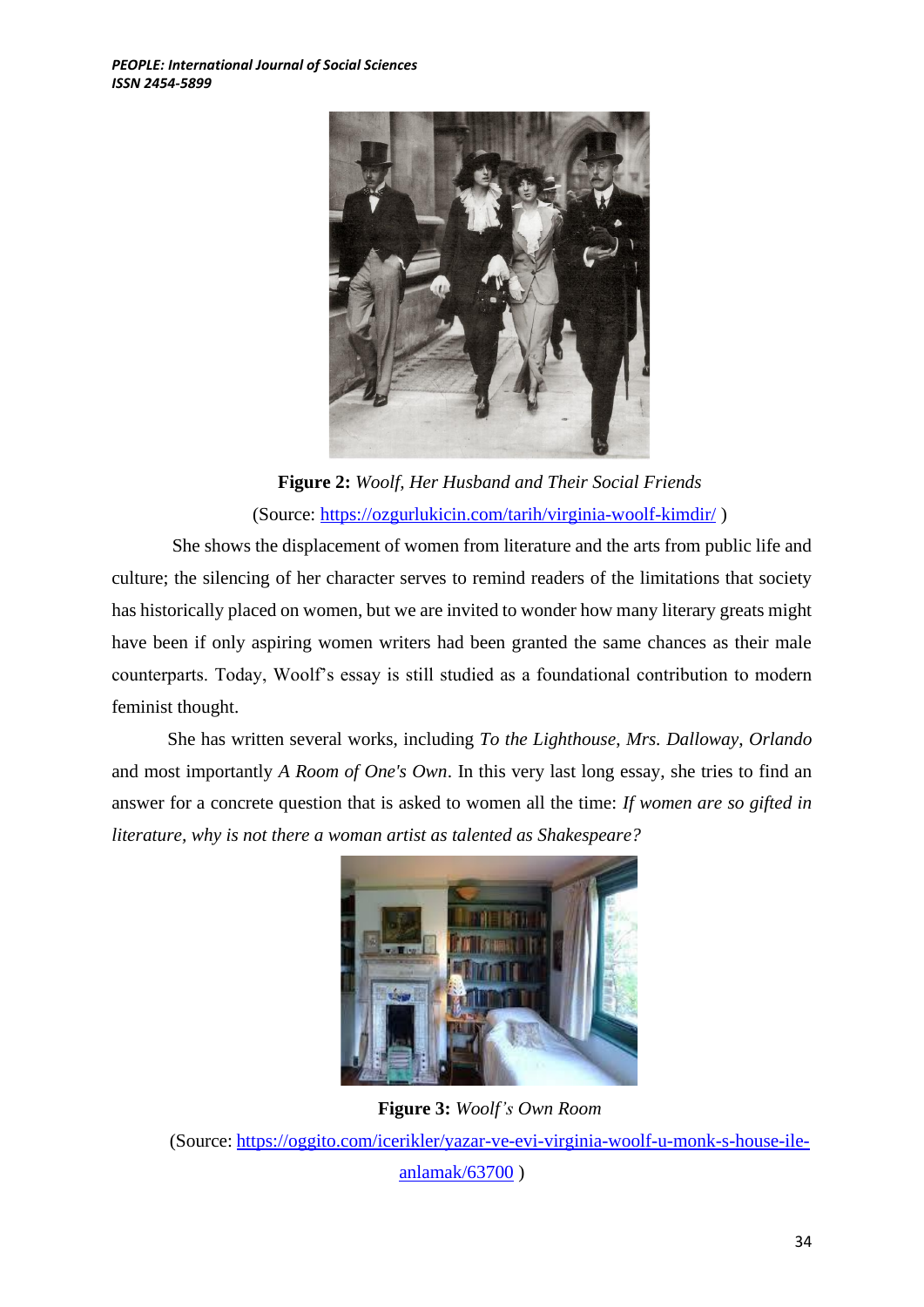In order to give a satisfactory answer to this ageless question, the narrator talks about her daily life and scrolls through her ideas; her memories and struggles as a woman at the beginning of the 20th century give her the inspiration she requires. The essay starts as the narrator walks by a pond and wonders about her main subject: "Women and Fiction". She uses daily happenings to illustrate kinds of segregations she struggles with. For instance, at the beginning of the book, the narrator comes across vile discrimination and heads towards the library to perpetuate her work on women and fiction; where she again experiences a setback, by being told that women do not have the permission to step in the library. These and more discriminations are stated as the story carries on.

### **2. Literature Review**

For the narrator of *A Room of One's Own*, money is the primary element that prevents women from having a room of their own and thus, having money is of the utmost importance. Because women do not have power, their creativity has been systematically stifled throughout the ages. The narrator writes, intellectual freedom depends upon material things; poetry depends upon intellectual freedom and women have always been poor not for 200 years merely, but from the beginning of time. She uses this quotation to explain why so few women have written successful poetry. She believes that the writing of novels lends itself more easily to frequent starts and stops; so, women are more likely to write novels than poetry. Women must contend with frequent interruptions because they are so often deprived of a room of their own in which to write. Without money, the narrator implies women will remain in second place to their creative male counterparts. The financial discrepancy between men and women at the time of Woolf's writing perpetuated the myth that women were less successful writers to a degree that Woolf (2007) sadly delineates, "women's writing has been called flowery and so provides a superfluity of thorns" (p.88).

In *A Room of One's Own,* the narrator argues that even history is subjective. What she seeks is nothing less than the essential oil of truth; but this alludes her and she eventually concludes that no such thing exists. The narrator later writes, when a subject is highly controversial, one cannot hope to tell the truth; one can only show how one came to hold whatever opinion one does hold. To demonstrate the idea that opinion is the only thing that a person can actually prove, she fictionalizes her lecture claiming fiction is likely to contain more truth than fact; reality is not objective; rather, it is contingent upon the circumstances of one's world. This argument complicates her narrative. Woolf forces her reader to question the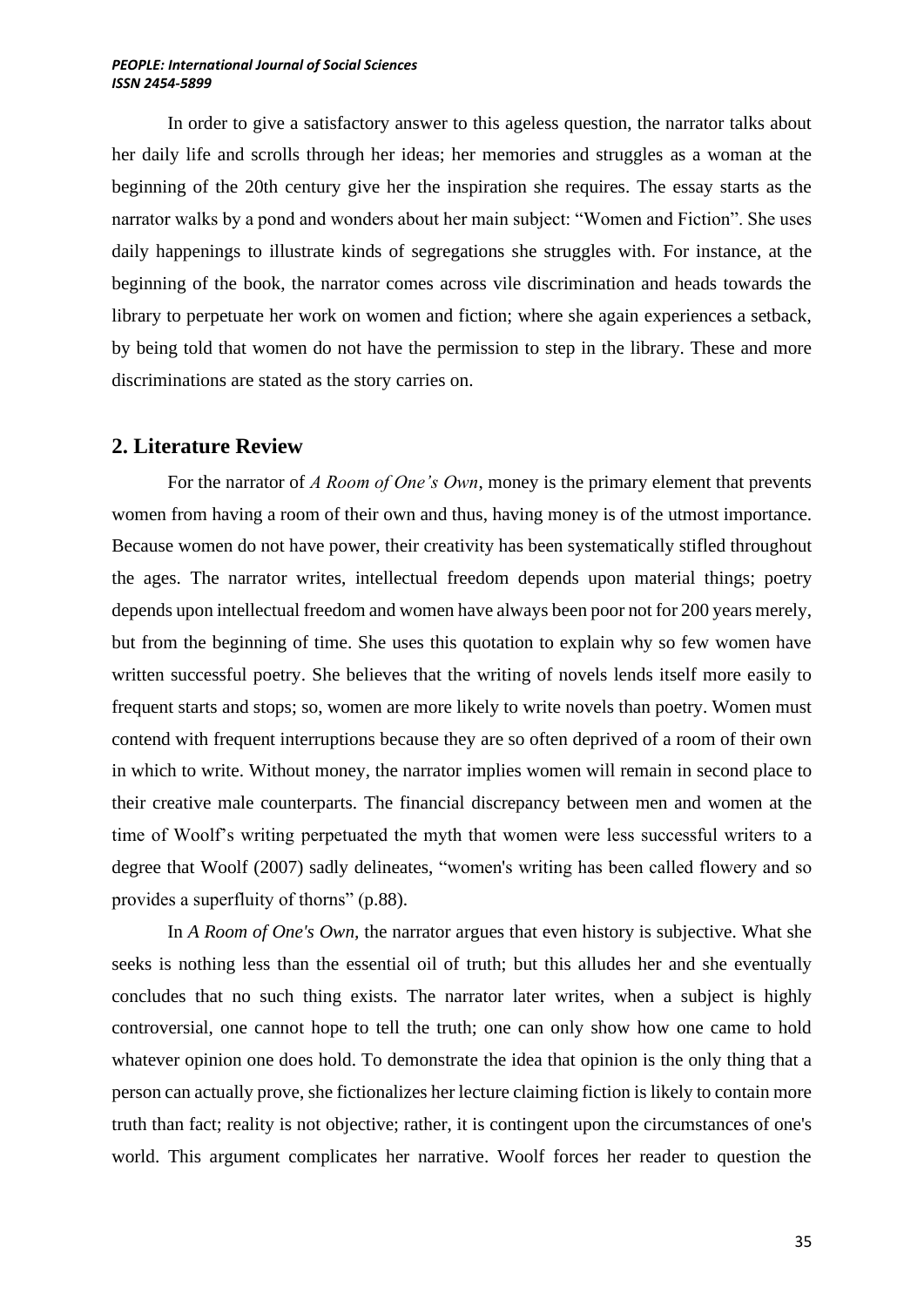veracity of everything she has presented as truth so far, and yet she also tells them that the fictional parts of any story contain more essential truth than the factual parts. With this observation, she recasts the accepted truths and opinions of countless literary works. When the narrator is interrupted in *A Room of One's Own*, she generally fails to regain her original concentration suggesting that women without private spaces of their own, free of interruptions are doomed to difficulty and even failure in their work; while the narrator is describing Oxbridge University in chapter one, her attention is drawn to a cat without a tail.

The narrator finds this cat to be out of place and she uses the sight of this cat to take her text in a different direction. The oddly jarring and incongruous sight of a cat without a tail which causes the narrator to completely lose her train of thought as an exercise and allowing the reader to experience what it might feel like to be a woman writer. Although the narrator goes on to make an interesting and valuable point about the atmosphere at her luncheon, she has lost her original point. This shift underscores her claim that women who sell off in like a room of their own and in the time to write, cannot compete against the men who are not forced to struggle for such basic necessities. Throughout *A Room of One's Own*, the narrator emphasizes the fact that women are treated unequally in their society and that this is why they have produced less impressive works of writing than men. In line with this claim, Sempruch (2008) asserts, "If there is anything right in Beauvoir's claim that one is not born, but rather becomes a woman, it is that woman itself is a term in process, a becoming, ongoing construction" (p.6).

To illustrate the point, the narrator creates a woman named *Judith Shakespeare*, the imaginary twin sister of William Shakespeare. The narrator uses Judith to show how society systematically discriminates against women. Judith is just as talented as her brother, William, but while his talents are recognized and encouraged by their family and the rest of their society, Judith's are underestimated and explicitly deemphasized. Judith writes, but she is secretive and ashamed of it. She is engaged at a fairly young age; when she begs not to have to marry, her beloved father beats her. She eventually commits suicide. The narrator invents the tragic figure of Judith to prove that a woman as talented as Shakespeare could never have achieved such success. Talent is an essential component of Shakespeare's success, but because women are treated so differently, a female Shakespeare would have fared quite differently even if she had as much talent as Shakespeare did. The central point of *A Room of One's Own* is that every woman needs a room of her own; something men are able to enjoy without question. "Since the woman is by definition left out of this patriarchy, there is no room for her in its language,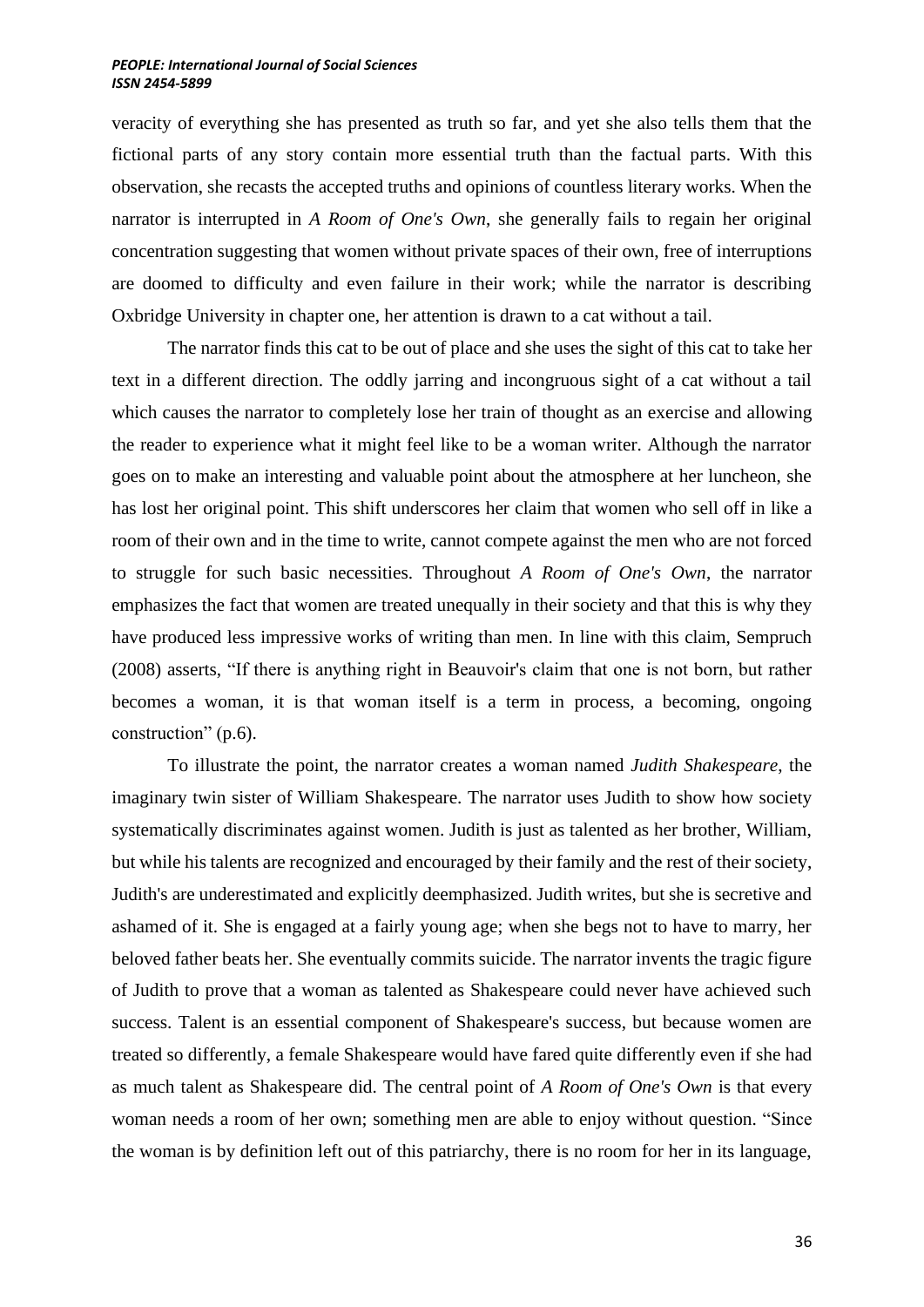which is why she must take up a position as outsider, in a room of her own" (Bowlby, 1988, pp.162-63).



**Figure 4:** *Woolf and Study at Her Private Locked Room* (Source: [https://www.sozcu.com.tr/hayatim/kultur-sanat-haberleri/virginia-woolf](https://www.sozcu.com.tr/hayatim/kultur-sanat-haberleri/virginia-woolf-kimdir-virginia-woolfun-eserleri/)[kimdir-virginia-woolfun-eserleri/](https://www.sozcu.com.tr/hayatim/kultur-sanat-haberleri/virginia-woolf-kimdir-virginia-woolfun-eserleri/) )

A room of her own would provide a woman with the time and the space to engage in interrupted writing time. During Woolf's time, women rarely enjoy these luxuries. They remained elusive to women and as a result, their art suffered, but wolf is concerned with more than just the room itself. She uses the room as a symbol for many larger issues such as privacy, leisure time and financial independence, each of which is an essential component of a countless inequalities between men and women. Woolf predicts that, until these inequalities are rectified, women will remain second-class citizens and their literary achievements will also be branded as such.

## **3. Methodology**

Research methodologies are concerned with the perspectives researchers bring to bear on their work such as a feminist or postcolonial one. The many different critical readings of diverse literary texts are possible because different readers bring different perspectives to bear on their analyses of a given text. Research methodology deals with particular strategies or techniques utilised to pinpoint and inquire into information concerning the topic. The current study is a literary research based on textual analysis conducted from a feminist perspective. It is primarily a close and critical analysis of *A Room of One's Own*. Regarding the central theme of the work under scrutiny, this investigation focuses on the following: Taking women's experiences into account by reassessing matriarchal value. Taking notice of female literary works and the reasons why they have always been among the least in the Literary Canon.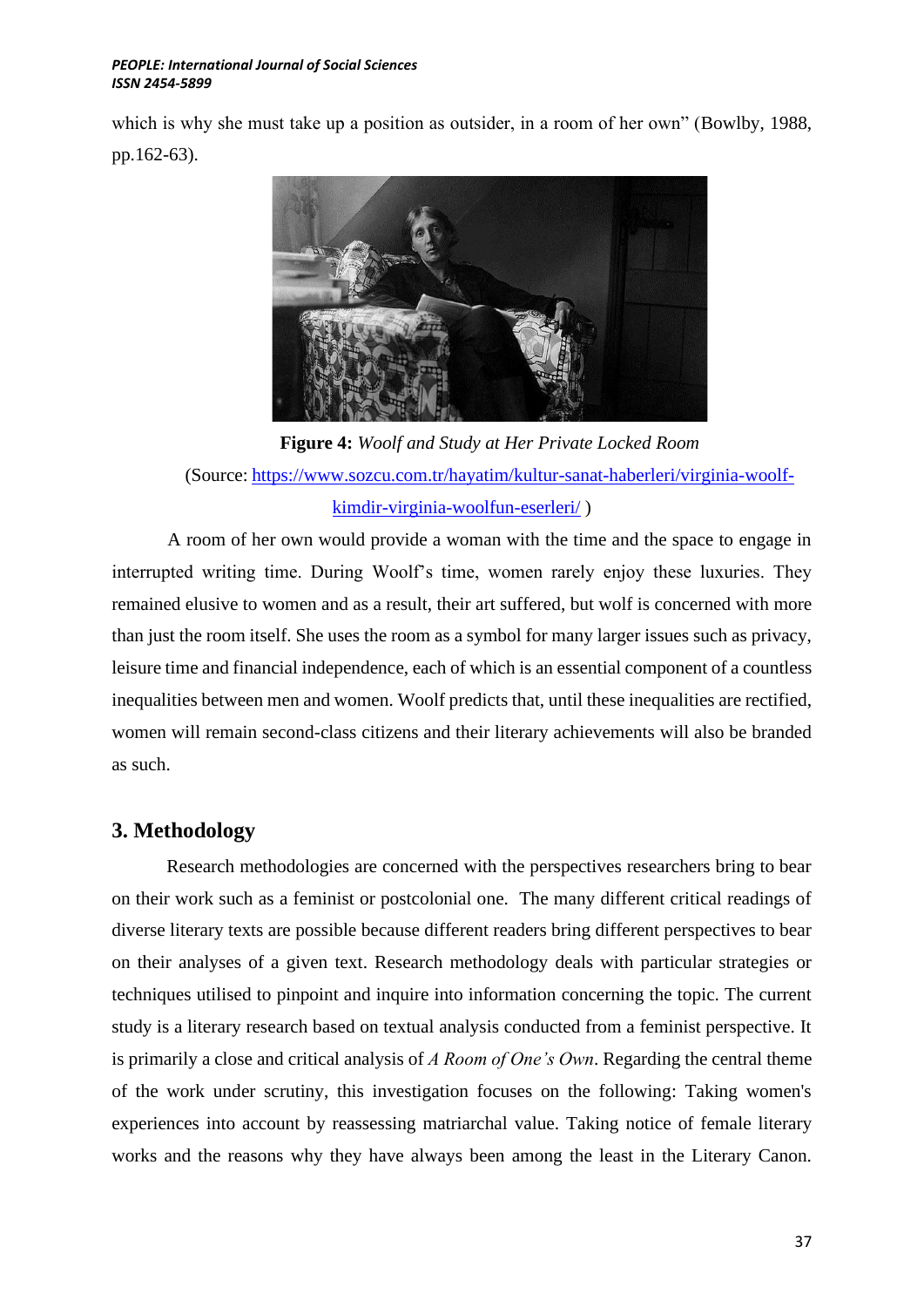Challenging the patriarchy as the root cause of female deficiency in literary productions. Referring to the common existing obstacles which have been around for centuries on the way of women's success. Finally, offering constructive suggestions as for removing the barriers preventing women from achieving success.

### **4. Analysis**

"Woolf is the only twentieth-century British woman writer who is taken seriously by critics of all casts. Whether she is seen to fit in with or to subvert what the critic identifies as established literary standards, and depending on whether subversion or conformity is the criterion of value, Woolf is vehemently celebrated or denounced from all sides" (Bowlby, 1988, p.12). *A Room of One's Own* is a collection of essays that were put together by Virginia Woolf when she was asked to discuss women in fiction. This book did come off a little bit rambly and there are lots of references to things that were a popular culture at that time in the 1920s. This book was written just a few years before women were given the right to vote. They are still living in a society that is very dominated by men. Also, access and privileges are still given to men as priority over women. As a matter of fact, from my perspective, there are six takeaways from this feminist masterpiece. First and foremost, a woman must be given time, space and money to write. To illustrate, in this book, Virginia Woolf talks a lot about the differences in work responsibilities within the household.

Women were traditionally overseers of the household, raising children or had manual laboring jobs. Put it differently, the idea is that if you are so busy raising family or raising kids and everyone is in a shared space, you don't have the capacity to think as creatively as you would if you had a certain space or a room of your own to have some quiet time, think creatively and put that to paper. To give someone a room of one's own also means that they do probably need money. Therefore, there is a certain amount of income that you would need to have to even have a room of your own; a certain size of house and everything like that. However, quite literally, the money that you would need for ink, paper, knowledge access to people who are a part of the publishing industry to get your pieces out.

Woolf speaks to a number of women writers of notoriety of her time and talks about whether they have children or not, whether they're married or not and that it is a wonder to her in certain situations where they didn't have a room of their own and they hid their writings from the people who lived within their house. Indeed, at that time, it was still a great deal that despite all these circumstances, they came up with these really great noteworthy and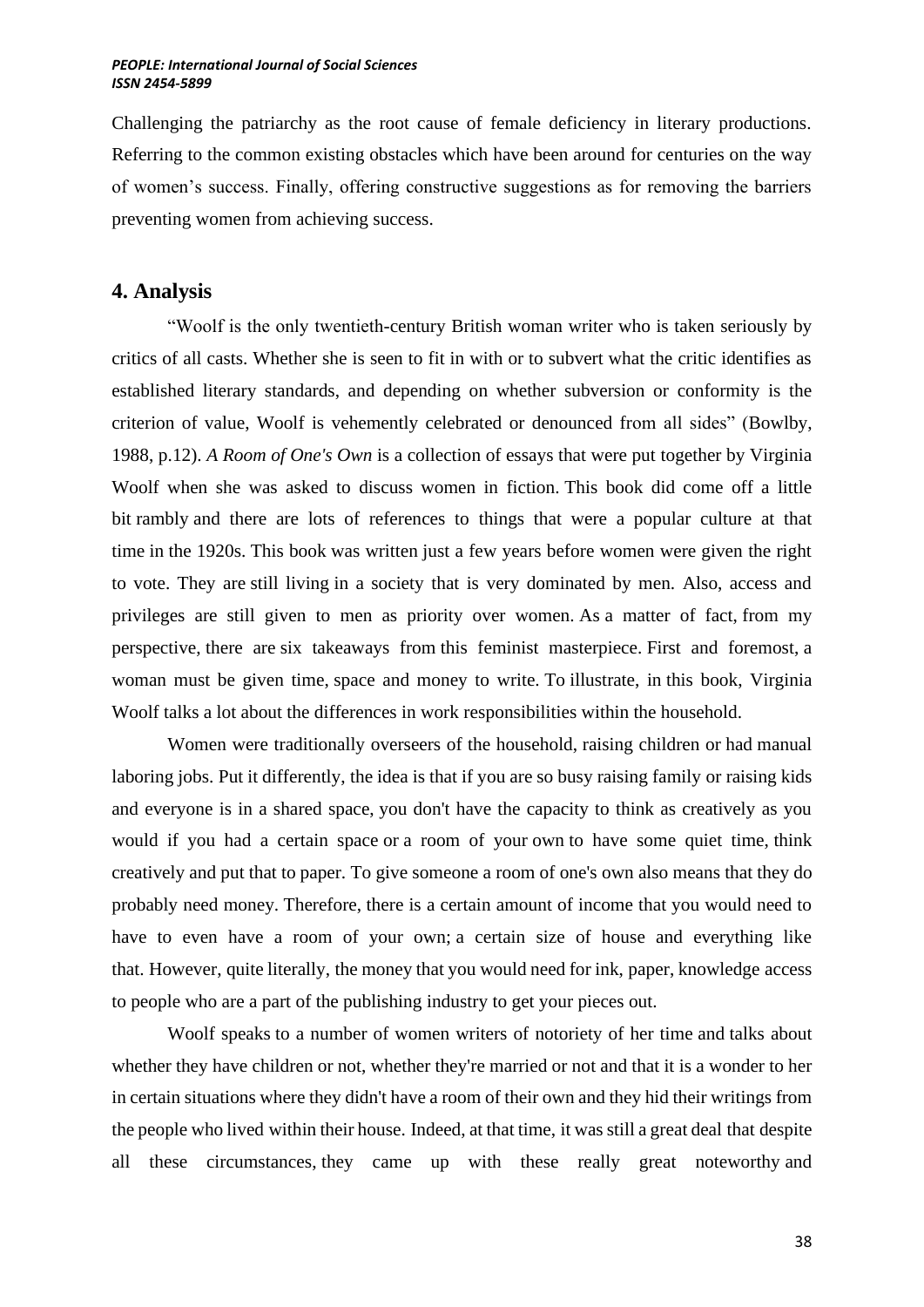popular pieces that we all know. The second point is most of the men or women of notoriety in the writing realm were also affluent. Woolf talks about not just women, but men who have some of the most notable writings and who are the most popular authors or the most wellrespected that a good proportion like most of these people who fall within this group are all people who are affluent. Again, people who have the access, time and money, in other words, time, talent and treasure, to be able to write down these stories to create, to think creatively, to visit other countries, to inspire new writing pieces.

There was a direct correlation between people who have more access, more money and how well they are writing. Thinking of the third point, men write a lot about women, but really know very little about them; of course, it is a bit funny. I did not know Virginia Woolf was so sassy. There was a point where she went into a library and pulled down every book that was written about a woman by a man. Besides, in her small sample research that she's doing in the library, she opens one book that says one thing about women; then opens another one and there's a book that says something completely opposite about it. So, she says that there is lots of men who like to write about women, research women or add them to their stories; nonetheless, they're really just like secondary characters to the main character who was a man. Hence, the reflection of the woman is either this creature who lives at extremes or is only visible because she serves in support of the main character, man. Radway (1991) postulates that, "In effect, they are instructed about the nature of patriarchy and its meaning for them as women, that is, as individuals who do not possess power in a society dominated by men" (p.149).

The fourth key point deals with the ways to be a great writer. You must be androgynous. Do not lead with your sex or try to prove points with your writing related to your sex. Here, Woolf speaks a little bit about how men and women are different and there are things that men will never get about women and equally, there are things that women will never get about men as well. The tone that you use in your writing can show whether you are a man or a woman and that you want to get this message across that you are no different than a man or a woman in any single aspect. It should also be noted that there are always men who try to put down women or may have an undertone of someone who hurts them. The fact of the matter though is, psychologically everyone needs to have a little bit of both sexes to be called an ordinary human. Having realized so, this critical and inveterate issue of female suppression and repression, to a large extent, will be ironed out.

The fifth backswing addresses women. Even if your writing is bad, write anyway about whatever you want. I suppose this is pretty straight to the point. At that point and time,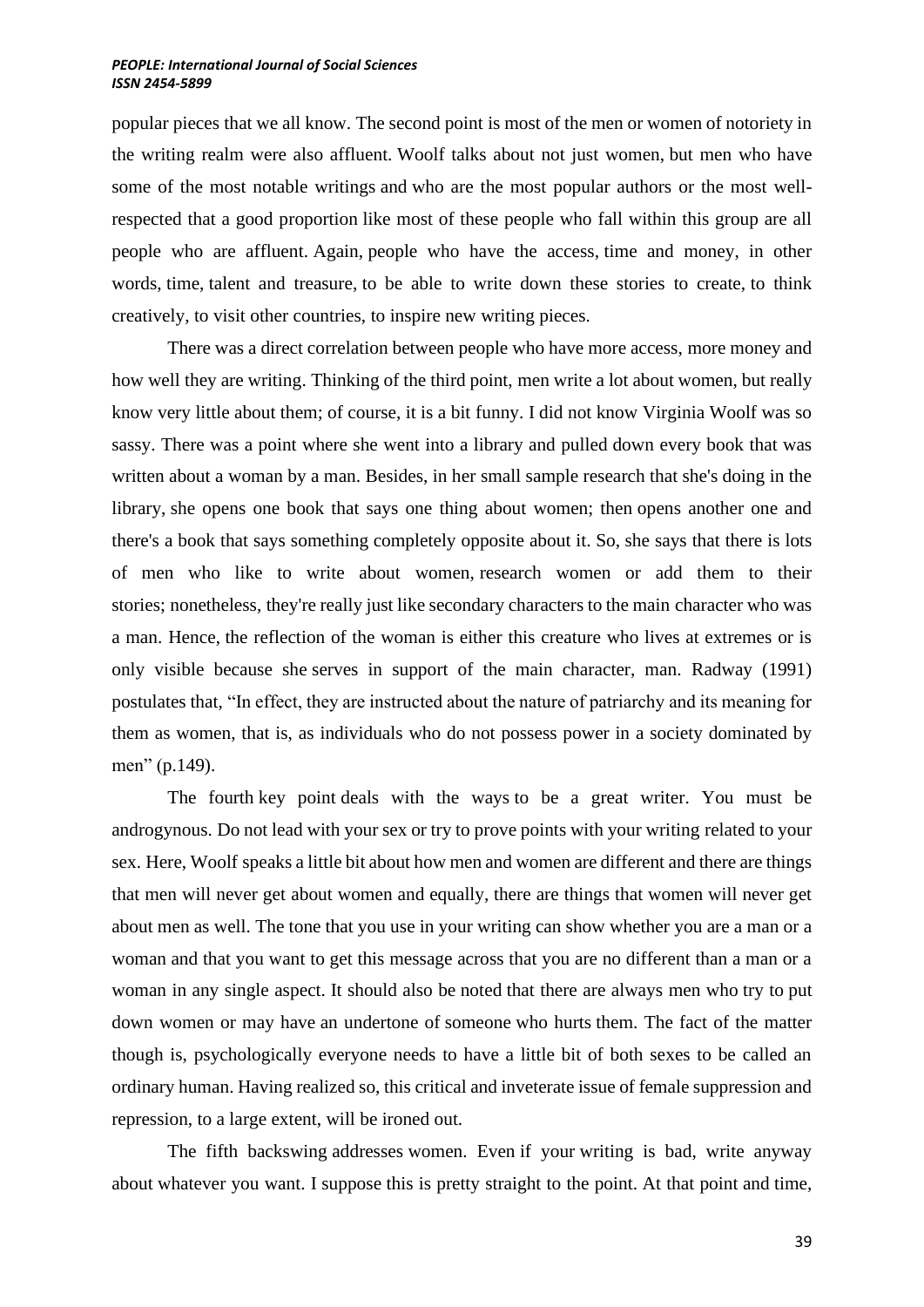there was a huge difference in the number of books that were published by men and women; of course, women far scarcer than men because of the access, creative opportunities, etc. What she was getting at was that although she was called to write about women in fiction, she wanted to encourage women to not just write about one thing, but to write about a wide variety of subjects such as geology, physics, math, space or family dramas or whatever they want to and even if it's not very good, it's still present; it still has the opportunity to take up space and to be discovered by someone to then build off of each door that is opened by a woman who publishes a book, provides an opportunity for the next woman to step through and create something different. As a forerunner of women's rights, "Woolf, invariably, endows the women with an ability to observe: they "stare," "gaze," "look" (Kostkowska, 2013, p.26).

Lastly and more humorously, it helps when you have a rich aunt who dies and leaves you money. This is something that was referenced so many times throughout this book that Virginia Woolf had an aunt who passed away as a result of a horse-riding accident and left her \$5000 a year. Moreover, she talks a lot about how that annual allocation provided so much freedom to her and even freedom from men in general. She talked about how she doesn't really need a relationship with men if they are to provide; then, she no longer needs that and just talks a lot about how money provided not only access and time, but freedom, but freedom from the patriarchal society of the time; as well as freedom to think in a creative way and pursue whatever pastimes that she wanted. It always helps if you have a moneyed aunt or uncle that can set you right on the path to write a book or do whatever your little heart desires.

### **4.1 Women and Literature in Virginia Woolf**

Today, feminism is a much-debated issue of society. People from many different countries, ethnicities and religious backgrounds have various ideas about the matter at hand. Nonetheless, what is certain is that feminism grapples with women's experiences in various social, political, cultural and economic settings. From all these, it can be concluded that, whatever setting it might be in, feminism has to do with women and their struggles in that environment.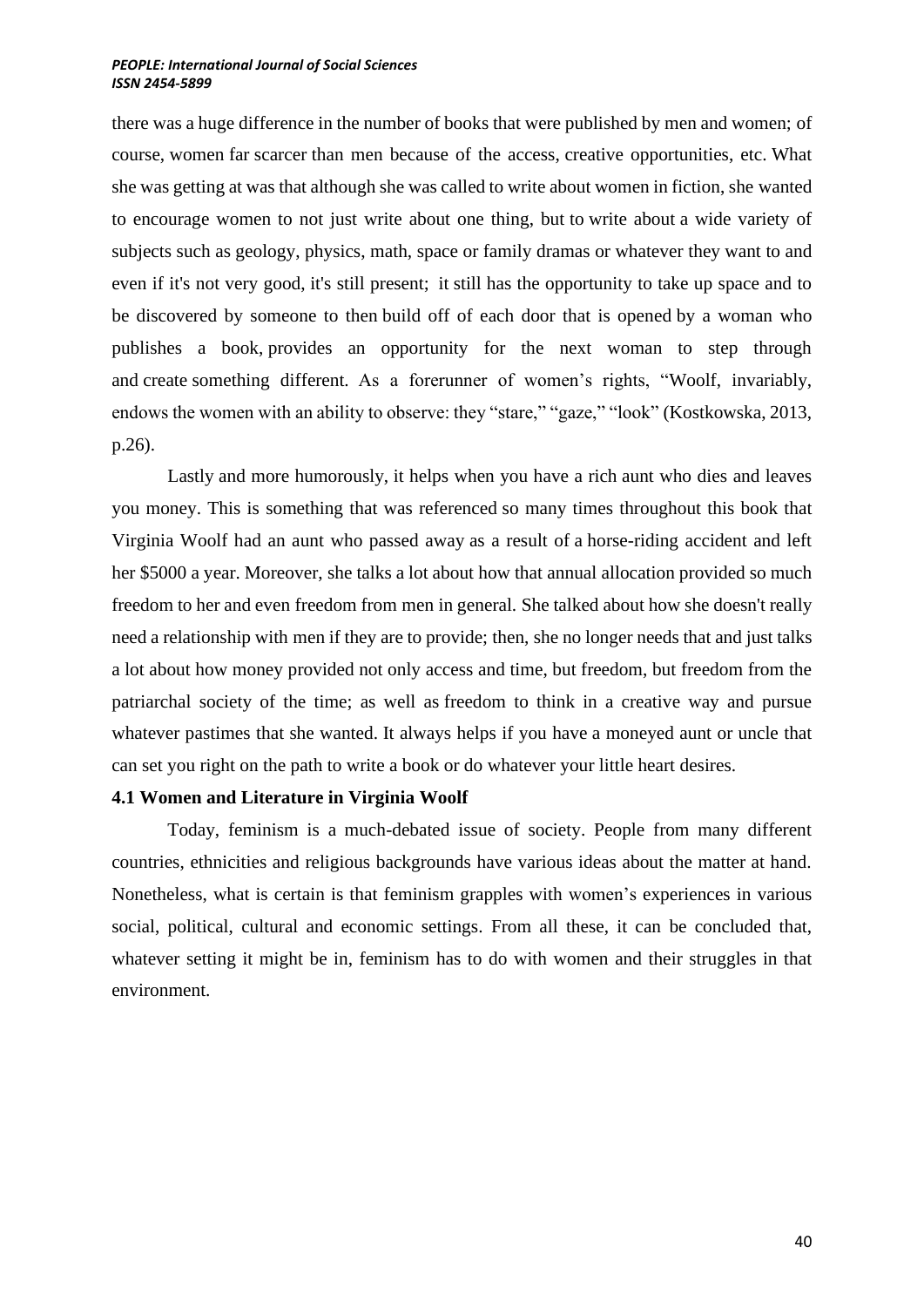

**Figure 5**: *Woolf with Her Intellectual Friends* (Source: [https://onedio.com/haber/karanliga-hapsolmus-bir-hayat-feminist-yazar](https://onedio.com/haber/karanliga-hapsolmus-bir-hayat-feminist-yazar-virginia-woolf-un-onu-intihara-surukleyen-acilarla-dolu-yasami-841209)[virginia-woolf-un-onu-intihara-surukleyen-acilarla-dolu-yasami-841209](https://onedio.com/haber/karanliga-hapsolmus-bir-hayat-feminist-yazar-virginia-woolf-un-onu-intihara-surukleyen-acilarla-dolu-yasami-841209) )

For the readers to comprehend the notion of womanhood and its connexion with the study under scrutiny, it is essential to make a more detailed summary of the work that is being criticized in this study. In the first chapter, the narrator starts with her ideas about how she could have started this book; what other authors and women rights activists have talked about and their significant contributions to this case. She indicates that she could have chosen various ways to approach the subject; yet she chooses her own way. Then she feels concerned about how she might end up empty-handed in the aspect of making herself understood. Instead, she offers us to talk about her past two days and how she had come to the point where she decides to write a fiction book about women in her era. The name of her fictitious character is Mary Seton. She walks in the woods of Oxbridge University, which is a visionary combination of Oxford and Cambridge universities.

She looks for inspiration so as to have a satisfactory idea of anything and everything; that is when she finds herself wandering around in the grass plot. One of the chiefs in the security gesturally makes her change the path because she is a woman and is not allowed to walk in the grass, only in the gravel road. She then begins to point out the flaws of discrimination against women, the negativity of sexism in almost every aspect. When she attempts to use the library, she again faces the same factionalizing behavior which she despises the most. Despite the hatred of man-based order, she still appreciates male authors and poets for their works. As she moves towards where she lives, she comes across a chapel which many people gather for luncheon.

The narrator starts to think about the very existence of the building as well as the people who eat inside. She concludes that even hundreds of years ago when the world was different,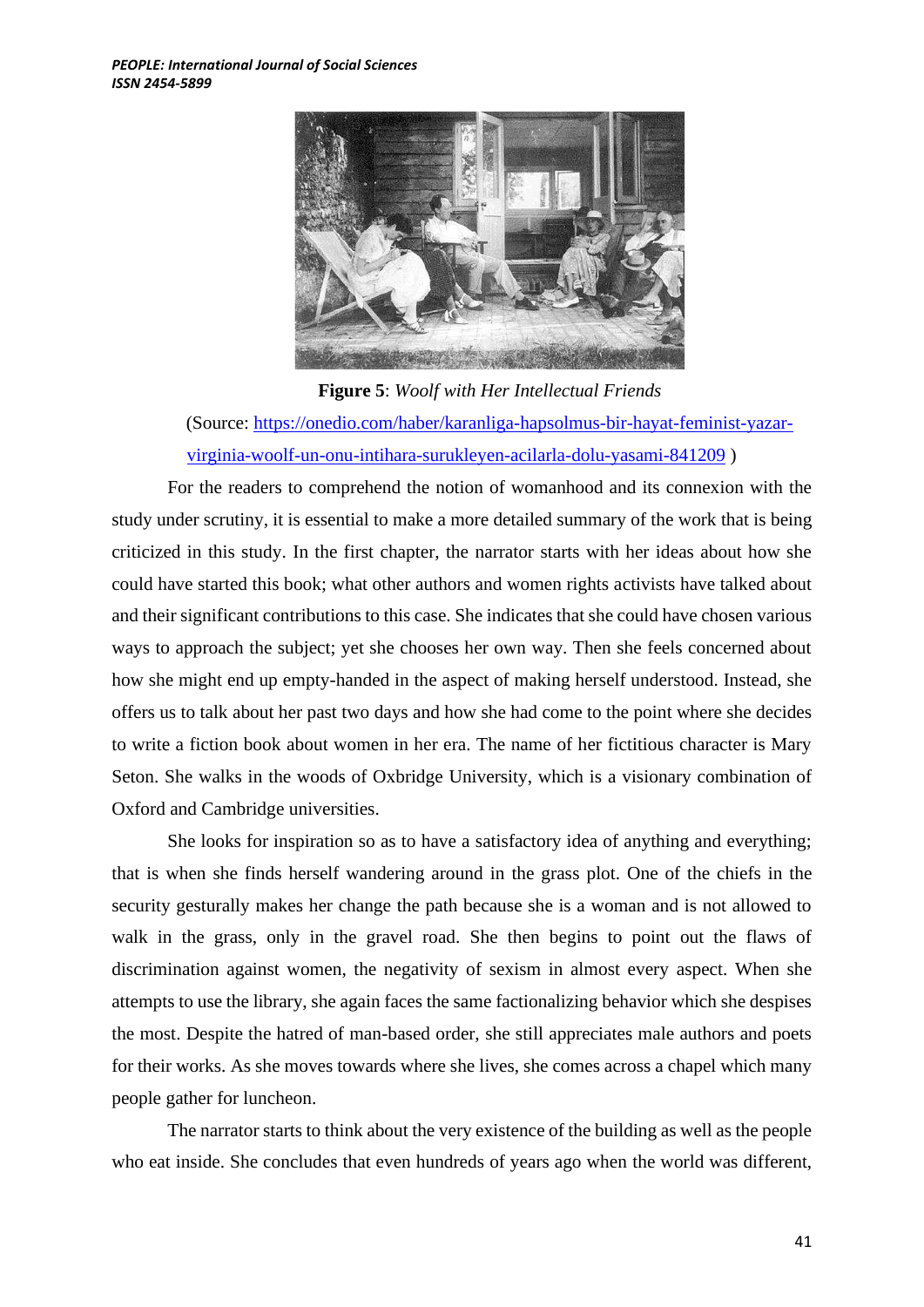women fell into contempt about themselves. Furthermore, the world was always for the male, not for female. Men have paid for the chapel and men have been using it ever since; the same goes for universities and many other institutions. While she smokes, she imagines a place where men and women talk and dance equally and do as they like without hesitation or being questioned about it. She decides that she holds the war responsible for these negative regulations for women; that war has changed something in all people which differentiates the way they look at and feel about each other. She remembers the old poems – only one generation older – and admires them, the way they have been written: with real love and compassion in words and lines.

After the war, everything about the ordinary lives of people had changed, especially women's expectations and hopes about their education and so on. At the dinner, she wonders about how mediocre the food she eats and how wonderful the food was in the chapel. When she thinks deeper and deeper on the matter, she concludes that males were always rich and females were always in poverty due to them having little to no rights to actually own or inherit things. After the dinner when she talks to her friend, she realizes that they could have very well talked about books or other countries or science rather than marriage or raising money for women's education. The narrator's friend tells her about her own mom's life before her; how they were never able to – or have not cared much enough to – leave a legacy for their daughters. Later, they both think about how hard it is for a woman to both take care of her children and to maintain a career of her own. Finally, she decides to go back to her hotel room where she lives; on the streets, she thinks of anything that a normal person would; when she arrives, there is no clerk whatsoever to bring a light to her way. Throughout her book-long essay, the narrator often emphasizes the importance of a private room for any woman. A room in which they can be away from the troubles and lameness of their regular lives. A room that they can create literary ideas and works, put them on paper rather than deep down their minds. It is no less important for a female to have the income of her own to be able to work on her own and make things for herself, not anybody else.

 There are many mentions to previous comments and criticisms about the subject of *Women and Literature*. The narrator wants readers to understand what former writers and researchers thought about women in literature and literary works that were created by women until that time. More often than not, she refers to the ideas of famous politicians and lecturers of her era; how they address their knowledge about the matter, how often they speak of feminism in such an aggressive manner. Woolf (2019) stresses that "Does it explain my astonishment of the other day when Z, most humane, most modest of men, taking up some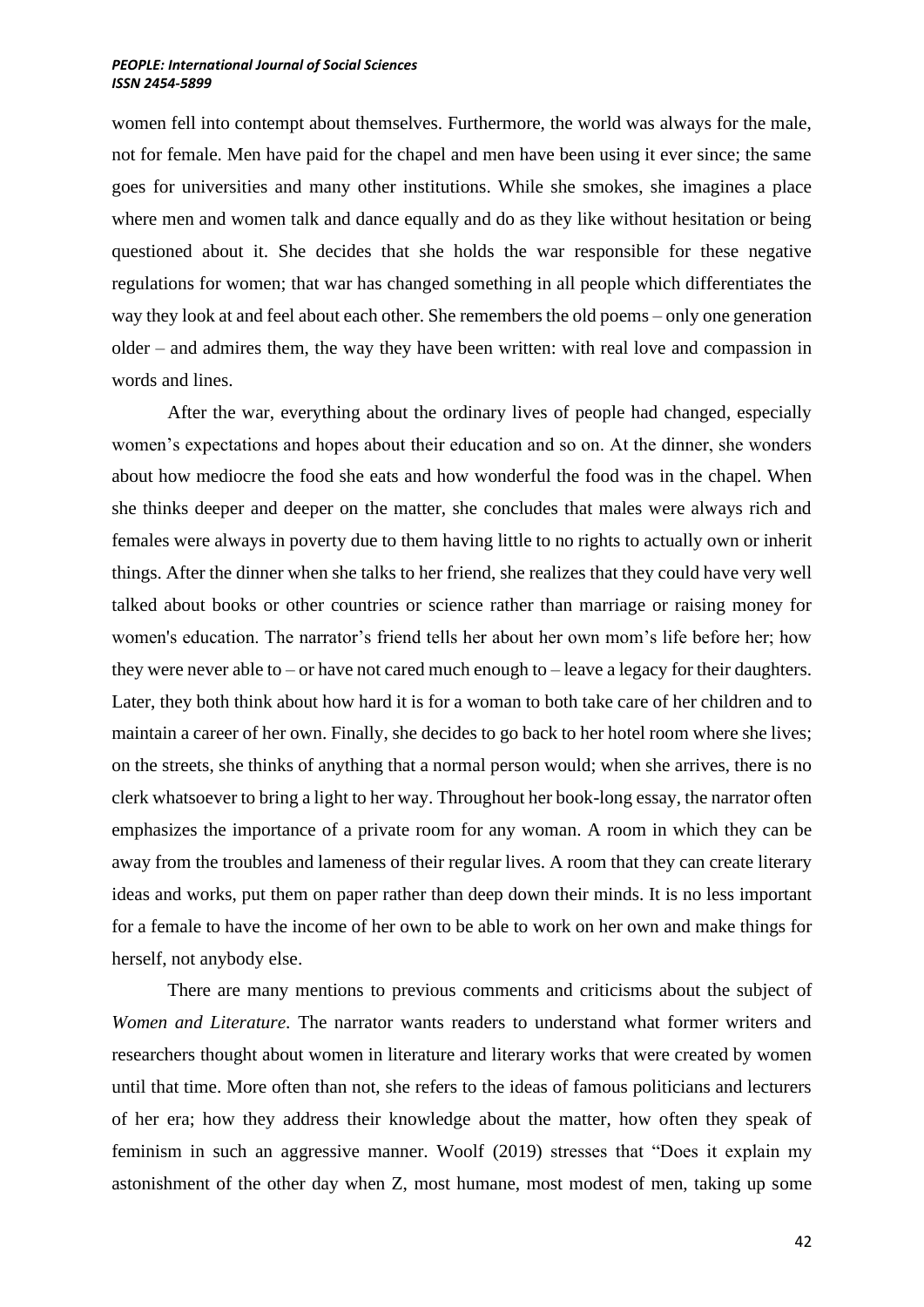book by Rebecca West and reading a passage in it, exclaimed, 'The warrant feminist! She says that men are snobs!' The exclamation, to me so surprising – for why Miss West was an arrant feminist for making a possibly true if the uncomplimentary statement about the other sex? – was not merely the cry of wounded vanity; it was a protest against some infringement of his power to believe in himself" (30). She assumes the reason for this destructive behavior is that men simply cannot withstand 'uncomplimentary statements' or any kind of non-positive critiques. Since these criticisms break the will of men to believe in themselves, it is a woman's duty to make the man feel superior when he looks at the mirror. Even today, "an anthology of women's writing or a course on women writers potentially marginalizes women writers because it implicitly retains the assumption that male writing is the norm" (Chambers, 2009, p.16). Woolf (1994) hammers away at women by balming them as in "women have served all these centuries as looking-glasses possessing the magic and delicious power of reflecting the figure of man at twice its natural size" (113).

Without a doubt, the most significant part of *A Room of One's Own* is the part in chapter three where the narrator introduces a fictional character as William Shakespeare's sister. She imagines this character to drive her point home better. Her name is Judith Shakespeare and she is the gifted sister of William Shakespeare. William was an ordinary boy when he was young and his ambitions were almost the same as his peers, except for his taste for the theatre, of course. While he would climb the ladders of his artistic career, slowly but surely, his sister Judith would only stay home and do household chores because her parents wouldn't let her chase a career in theatre in London or anywhere else. Although she was as extraordinarily talented and imaginative as her brother in terms of theatre, she did not have the rights nor opportunities that her brother had; therefore, she remained at home.

Even if she had a few pages of paper to read and write on, she couldn't let anyone see them because she was simply not allowed. We imagine her discussing with her parents about her passion for the theatre, explaining her plans to them, but they wouldn't listen. Woolf (2019) stresses that "They would have spoken sharply but kindly, for they were substantial people who knew the conditions of life for a woman and loved their daughter – indeed, more likely than not she was the apple of her father's eye"(40). First, they would talk calmly and patiently, for they wished to marry her away for her own good. When she refused to do so, her father would beat her up or play on her heartstrings to get her to marry someone and not to put shame on their family. Finding no escape from the dilemma of marriage, one night she would make her belongings up and run away to London in order to pursue her dreams.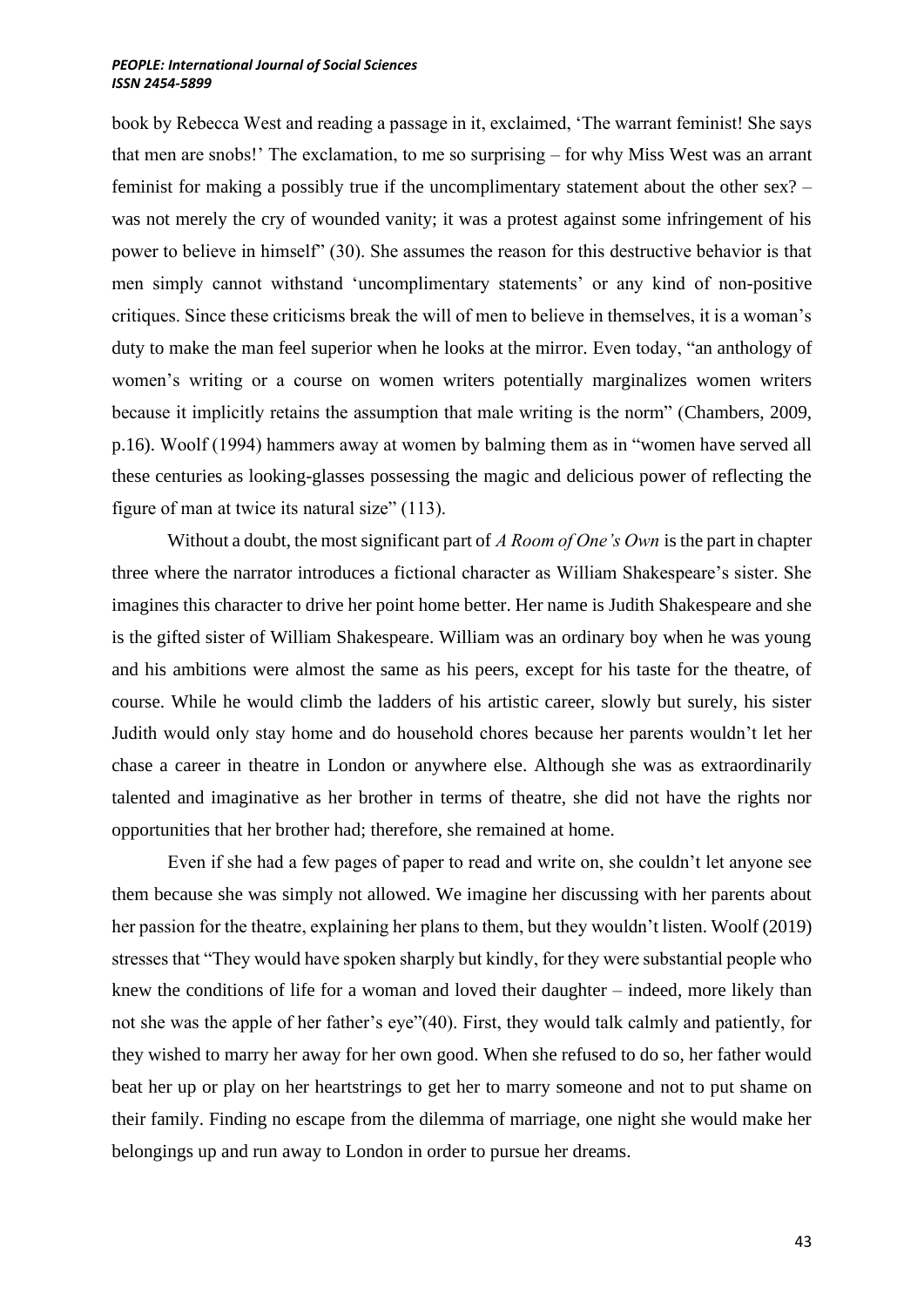What would it be like if she made it to London, to a theatre where she can work and practice her talents? What would people's reaction be if she told them that she wanted to perform in that very theatre, alongside men? Most probably they would laugh at her face and mock her for being a half-wit, because making a career in acting as a woman was not acceptable at that time. Lastly, as quoted by Showalter (1985), "What we need, Mary Jacobus has proposed, is a women's writing that works within "male" discourse but works "ceaselessly to deconstruct it: to write what cannot be written," and according to Shoshana Felman, "the challenge facing the woman today is nothing less than to 'reinvent' language, . . . to speak not only against, but outside of the specular phallogocentric structure, to establish a discourse the status of which would no longer be defined by the phallacy of masculine meaning" (p.254).

### **5. Conclusion**

 This study was an attempt to scrutinize Virginia Woolf's perspective on women, fiction and the socio-economic independence of women. Woolf harshly comments on women in literature before her, why they were not trying hard enough to contribute to the literature in verse; why the narrator's mother or her friend's mother did not leave a legacy of 500 pounds per year and a room of their own. Besides, the essay analyzed here was a speech that Woolf was going to make at Cambridge University, in a conference about freedom of speech for women. The same idea of encouraging women to act and think freely is very well given throughout the whole essay. However, wording that she uses is definitely not a beginner level; as a matter of fact, it is quite difficult to digest since it was originally planned as a conversation.

 There is a well-known saying: "Behind every successful man, there is a woman". From my viewpoint, this expression makes sense because genders do not mean much just by themselves; they are made for and not against each other. Furthermore, they need each other. In *A Room of One's Own*, this idea is also backed up, but in a roundabout way; by saying that sexes complete one another.

Undoubtedly, the current research can be a major building block and inspiration for the upcoming investigations in the realm of women. Additionally, I highly recommend future researchers to carry out studies on not only the failures of female writers in literature, but on their depravations in a wide variety of occupations, job opportunities due to their race, language ethnicity and religion, other scientific areas, etc. Having done so, diverse latent aspects of this historical and social phenomenon can be divulged; as well as, multiple efforts should be made and serious measures have to be adopted so as to minimise, if not totally eradicate, the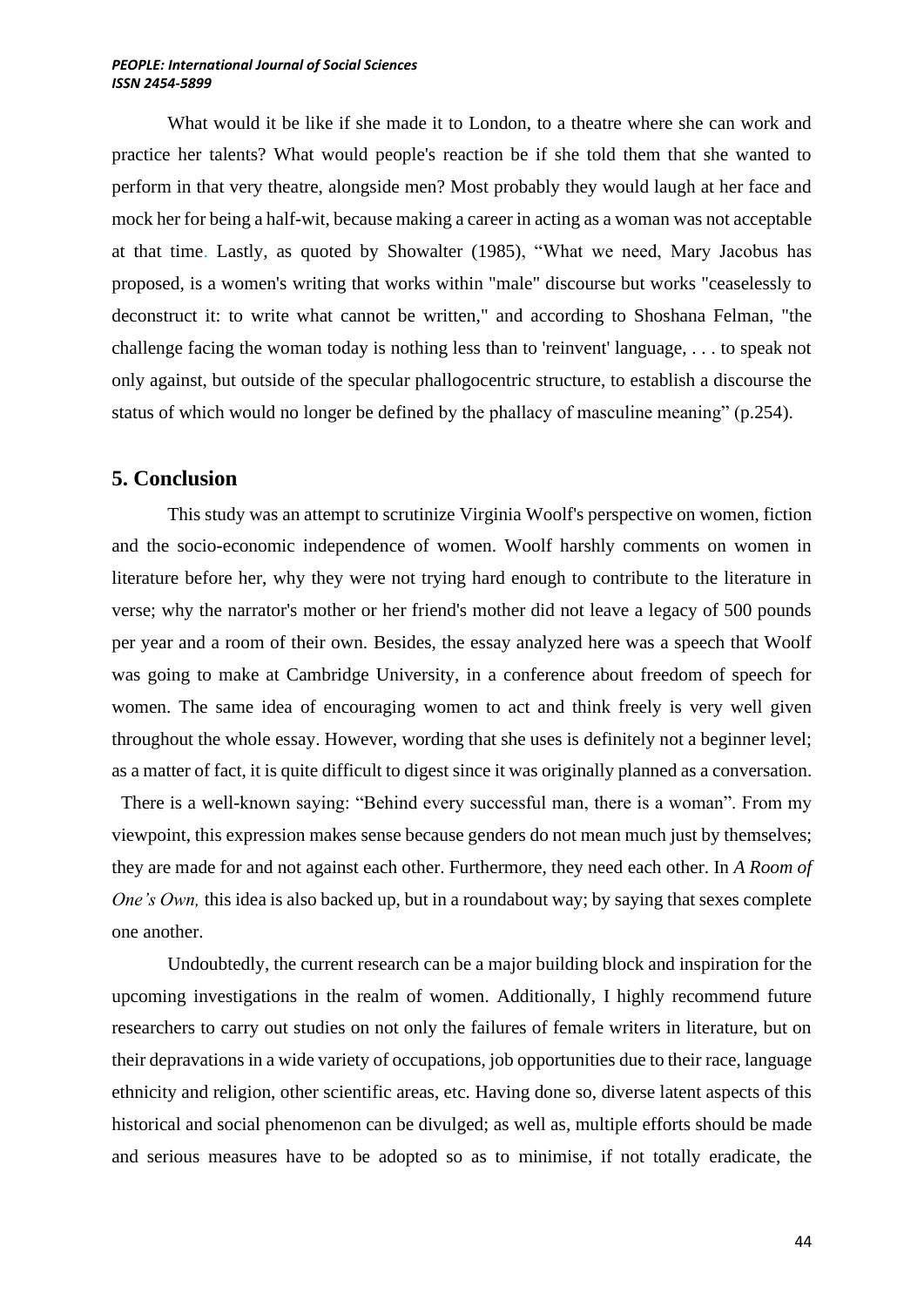impediments and predicaments imposed on women by men in one way or another. In the end, as for limitations, in order to conduct this research, the author came across various restrictions and barriers such as insufficient number of novel books and articles written about Woolf's viewpoints as to women. In addition, since Woolf was of an iconoclastic and nonconformist character so that in the final years of her life, she revealed her homosexual inclinations, it was rather intricate and baffling to figure out whether she was seeking for equal rights for suppressed and oppressed women or bewildered about her sexuality and by rebelling against it, she was discontented with it. Thus, the author encountered difficulties finding adequate valid and authentic printed materials in this regard to make a decent distinction about the above.

In actuality, the tragic figure of Judith has been invented to prove that a woman as talented as Shakespeare could never have achieved such success. Talent is an essential component of Shakespeare's success, but because women are treated so differently, a female Shakespeare would have been heard quite differently even if she had as much talent as Shakespeare did. The central point of *A Room of One's Own* is that every woman needs a room of her own; something men are able to enjoy without question. *A Room of One's Own* would provide a woman with the time and space to engage in an interrupted writing time. During Woolf's time, women rarely enjoyed these luxuries. They remained elusive to women and as a result, their art suffered, but Woolf is concerned with more than just the room itself; she uses the room as a symbol for many larger issues such as privacy, leisure time and financial independence, each of which is an essential component of the countless inequalities between men and women. Woolf predicts that until these inequalities are rectified, women will remain second-class citizens and their literary achievements will also be branded as such.

## **REFERENCES**

Bowlby, R. (1988). *Virginia Woolf: Feminist Destinations*. UK: Basil Blackwell Publications Chambers, D.L. (2009). *Feminist Readings of Edith Wharton: From Silence to Speech*. New

York, USA: Palgrave Macmillan<https://doi.org/10.1057/9780230101548>

- Hanson, C. (1994). *Women Writers: Virginia Woolf.* London, UK: Macmillan Publications [https://www.abebooks.co.uk/9780333451588/Virginia-Woolf-Women-Writers-S-](https://www.abebooks.co.uk/9780333451588/Virginia-Woolf-Women-Writers-S-0333451589/plp)[0333451589/plp](https://www.abebooks.co.uk/9780333451588/Virginia-Woolf-Women-Writers-S-0333451589/plp)
- Kostkowska, J. (2013). *Ecocriticism and Women Writers: Environmentalist Poetics of Virginia Woolf, Jeanette Winterson, and Ali Smith.* UK: Palgrave Macmillan